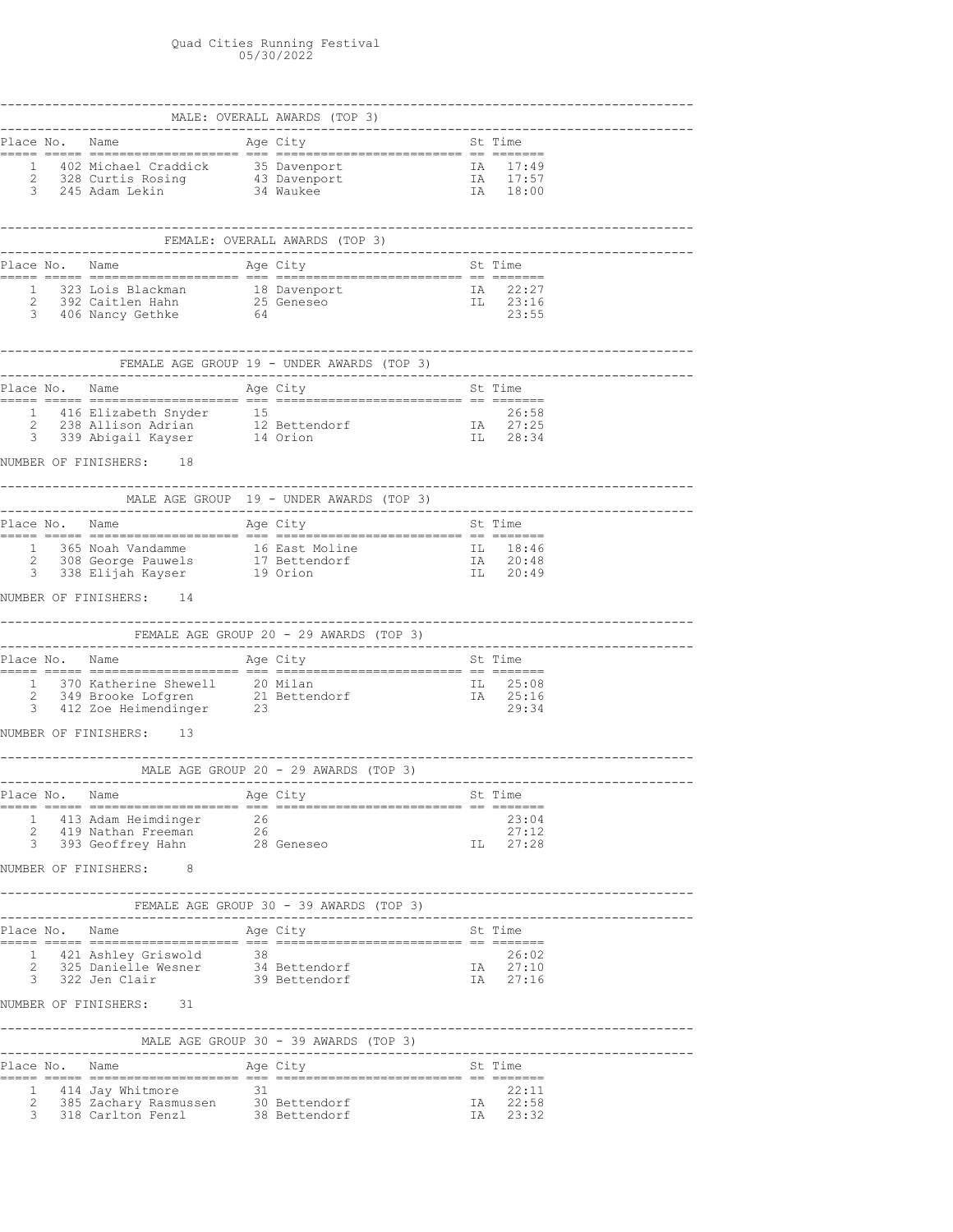NUMBER OF FINISHERS: 12

|                    |                |                                                                                                                                      | FEMALE AGE GROUP 40 - 49 AWARDS (TOP 3) |           |                               |
|--------------------|----------------|--------------------------------------------------------------------------------------------------------------------------------------|-----------------------------------------|-----------|-------------------------------|
|                    | Place No. Name |                                                                                                                                      | Age City                                |           | St Time                       |
| 2<br>$\mathcal{L}$ |                | 404 Payne Margarita 48 Bettendorf<br>364 Cindy Fleener 44 East Moline<br>388 Rachel Marshall 47 Davenport<br>NUMBER OF FINISHERS: 16 |                                         | TA 1      | 26:11<br>IL 26:42<br>IA 27:12 |
|                    |                |                                                                                                                                      | MALE AGE GROUP 40 - 49 AWARDS (TOP 3)   |           |                               |
|                    | Place No. Name | ===============                                                                                                                      | Age City                                |           | St Time                       |
|                    |                | 297 Josh Jackson 545 Le Claire<br>263 Ruben Alicea (42 Bettendorf<br>41 Orion<br>340 Aaron Kayser                                    |                                         | IA<br>TT. | TA 21:27<br>21:55<br>22:04    |

NUMBER OF FINISHERS: 160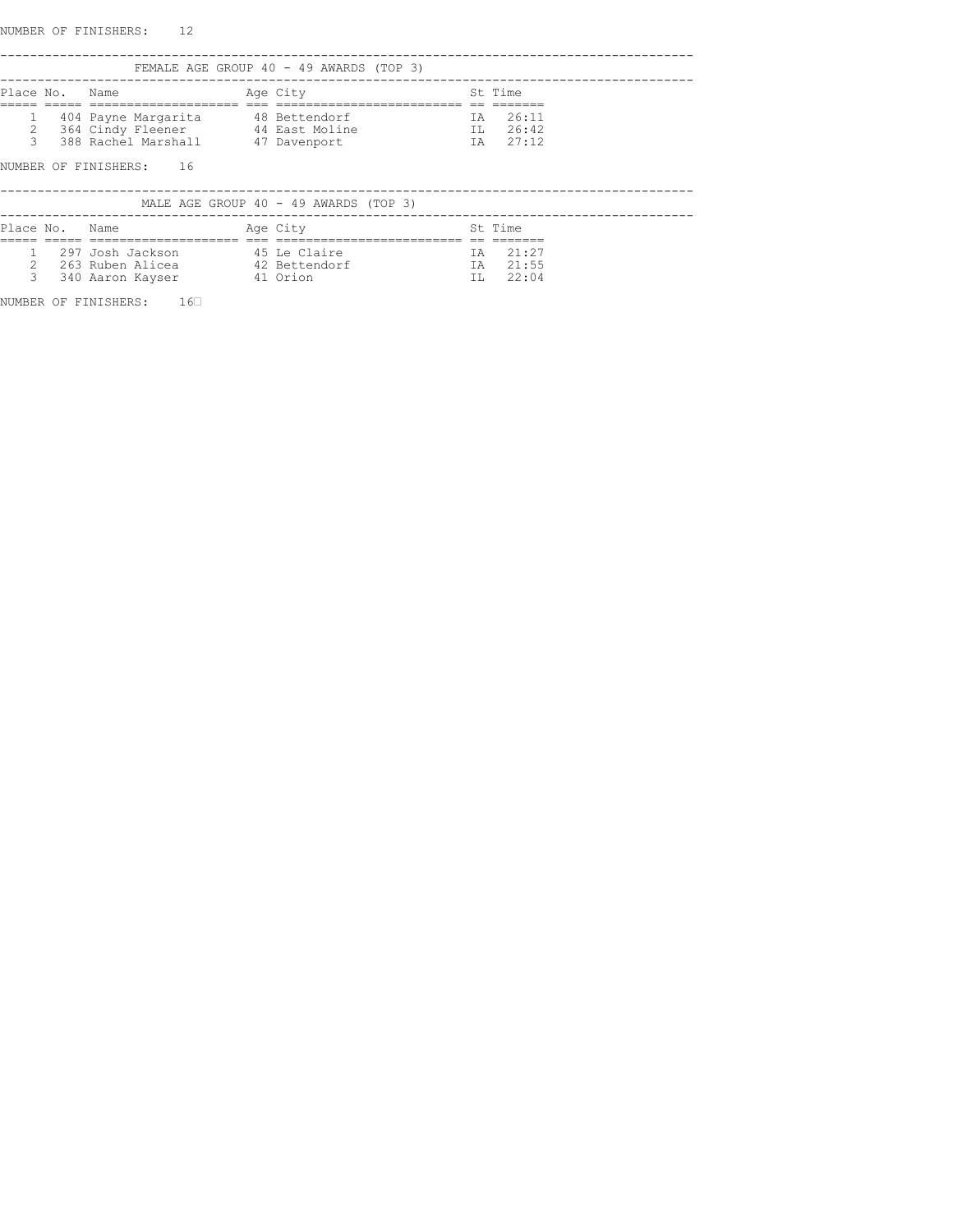|                                                                                                             |                                                                                                                                            | -----------------------------------  |
|-------------------------------------------------------------------------------------------------------------|--------------------------------------------------------------------------------------------------------------------------------------------|--------------------------------------|
|                                                                                                             | -----------------------------------                                                                                                        |                                      |
|                                                                                                             |                                                                                                                                            |                                      |
|                                                                                                             |                                                                                                                                            |                                      |
|                                                                                                             | 1 283 Barbara Sollars 50 Davenport 1 1 28:55<br>2 320 Tara Ferencik 50 Le Claire 1 1 40:31<br>3 326 Michele Montgomery 53 Moline 1 1 51:26 |                                      |
| NUMBER OF FINISHERS: 5                                                                                      |                                                                                                                                            |                                      |
|                                                                                                             |                                                                                                                                            |                                      |
|                                                                                                             |                                                                                                                                            |                                      |
|                                                                                                             |                                                                                                                                            |                                      |
|                                                                                                             | 1 430 Jesse Martinez 54 54 21:15<br>2 316 Don Montgomery 53 Moline 53 IL 22:19<br>3 242 Paranidharan Devaraj 50 Bettendorf 54 1A 25:11     |                                      |
| NUMBER OF FINISHERS: 9                                                                                      |                                                                                                                                            |                                      |
|                                                                                                             |                                                                                                                                            |                                      |
|                                                                                                             |                                                                                                                                            |                                      |
|                                                                                                             |                                                                                                                                            |                                      |
|                                                                                                             |                                                                                                                                            |                                      |
|                                                                                                             |                                                                                                                                            |                                      |
| NUMBER OF FINISHERS: 14                                                                                     |                                                                                                                                            |                                      |
| MALE AGE GROUP 55 - 59 AWARDS (TOP 3)                                                                       |                                                                                                                                            |                                      |
|                                                                                                             |                                                                                                                                            |                                      |
|                                                                                                             |                                                                                                                                            |                                      |
| 1 317 Cory De Long 56 Milan<br>2 380 Derek Riddle 56 Moline<br>3 213 Steven Lorenz 56 Swisher               | IL 19:59<br>IL 24:31<br>IA 26:22                                                                                                           |                                      |
| NUMBER OF FINISHERS: 4                                                                                      |                                                                                                                                            |                                      |
|                                                                                                             |                                                                                                                                            |                                      |
| FEMALE AGE GROUP 50 - 59 AWARDS (TOP 3)                                                                     |                                                                                                                                            |                                      |
|                                                                                                             |                                                                                                                                            |                                      |
|                                                                                                             |                                                                                                                                            |                                      |
|                                                                                                             |                                                                                                                                            |                                      |
| NUMBER OF FINISHERS: 19                                                                                     |                                                                                                                                            |                                      |
|                                                                                                             | MALE AGE GROUP 50 - 59 AWARDS (TOP 3)                                                                                                      | ------------------------------------ |
|                                                                                                             |                                                                                                                                            |                                      |
|                                                                                                             |                                                                                                                                            | IL 19:59                             |
| 1 317 Cory De Long 56 Milan<br>2 430 Jesse Martinez 54<br>3 316 Don Montgomery 53 Moline                    |                                                                                                                                            | 21:15                                |
|                                                                                                             |                                                                                                                                            | IL 22:19                             |
| NUMBER OF FINISHERS: 13                                                                                     |                                                                                                                                            |                                      |
|                                                                                                             |                                                                                                                                            |                                      |
|                                                                                                             |                                                                                                                                            |                                      |
|                                                                                                             |                                                                                                                                            | IA 24:40<br>IA 26:48<br>IL 30:26     |
| 1 304 Christine Lipa 62 Davenport<br>2 324 Lisa Vaughn 63 Davenport<br>3 204 Catherine Youngers 61 Hinckley |                                                                                                                                            |                                      |
| NUMBER OF FINISHERS: 7                                                                                      |                                                                                                                                            |                                      |
|                                                                                                             | MALE AGE GROUP 60 - 64 AWARDS (TOP 3)                                                                                                      |                                      |
|                                                                                                             |                                                                                                                                            |                                      |
|                                                                                                             |                                                                                                                                            |                                      |
|                                                                                                             | 1 359 James Bartek 62 Davenport 1A 24:03<br>2 425 Scott Reed 60 24:40<br>3 315 Bill Molis 61 Bettendorf 1A 25:05                           |                                      |
|                                                                                                             |                                                                                                                                            |                                      |
| NUMBER OF FINISHERS: 9                                                                                      |                                                                                                                                            |                                      |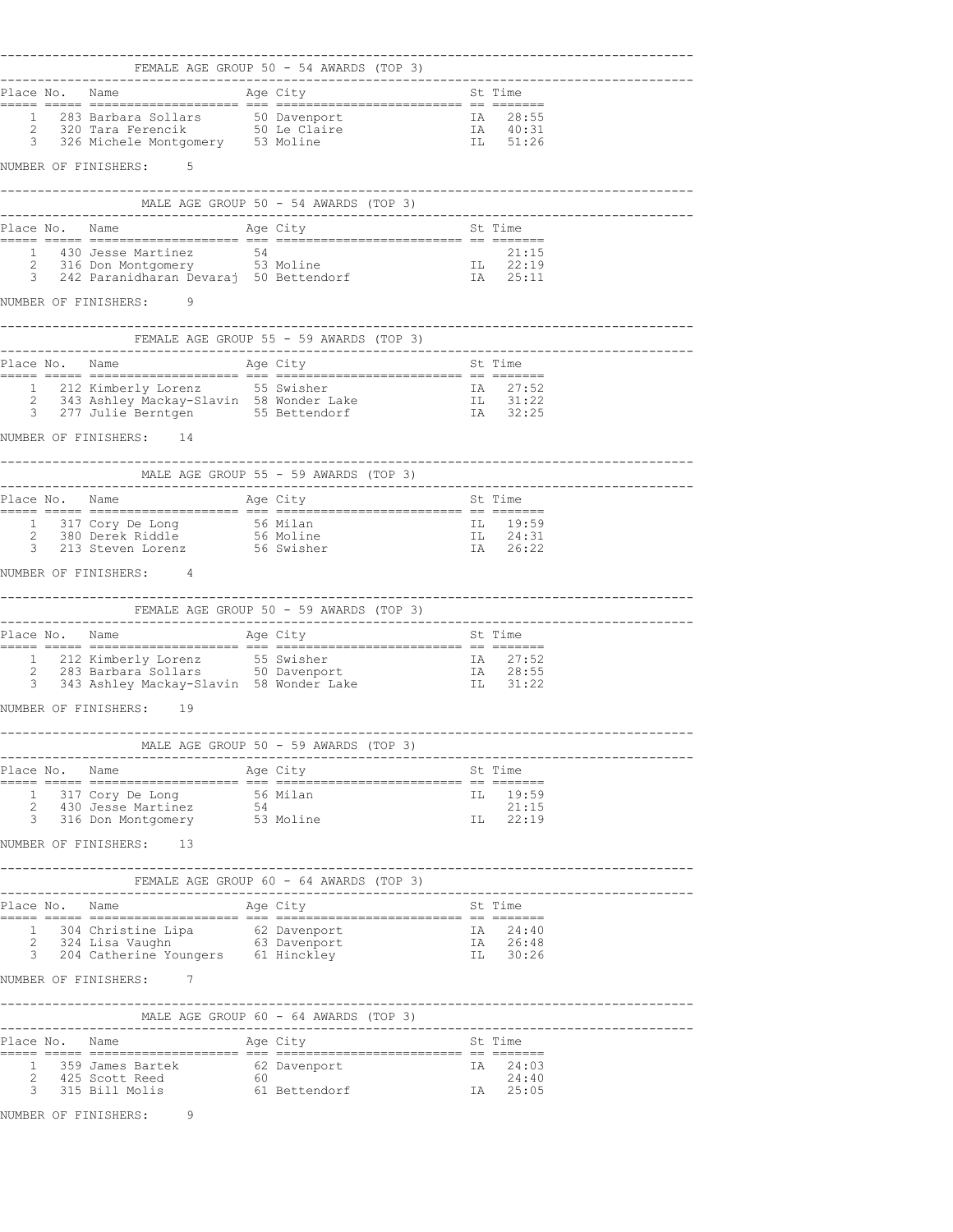|  | NUMBER OF FINISHERS: 4                                                                                              |                                                                                                      |                                  |                                      |
|--|---------------------------------------------------------------------------------------------------------------------|------------------------------------------------------------------------------------------------------|----------------------------------|--------------------------------------|
|  |                                                                                                                     |                                                                                                      |                                  |                                      |
|  |                                                                                                                     |                                                                                                      |                                  |                                      |
|  |                                                                                                                     |                                                                                                      |                                  |                                      |
|  |                                                                                                                     |                                                                                                      |                                  |                                      |
|  | NUMBER OF FINISHERS: 6                                                                                              |                                                                                                      |                                  | --------------------------------     |
|  |                                                                                                                     |                                                                                                      |                                  |                                      |
|  |                                                                                                                     |                                                                                                      |                                  |                                      |
|  |                                                                                                                     |                                                                                                      |                                  |                                      |
|  |                                                                                                                     |                                                                                                      |                                  |                                      |
|  | NUMBER OF FINISHERS: 11                                                                                             |                                                                                                      |                                  |                                      |
|  |                                                                                                                     |                                                                                                      |                                  |                                      |
|  |                                                                                                                     |                                                                                                      |                                  |                                      |
|  |                                                                                                                     |                                                                                                      |                                  |                                      |
|  |                                                                                                                     | 1 423 Joe Moreno 65 22:46<br>2 408 Frank Murphy 67 23:52<br>3 359 James Bartek 62 Davenport 1A 24:03 |                                  |                                      |
|  | NUMBER OF FINISHERS: 15                                                                                             |                                                                                                      |                                  |                                      |
|  |                                                                                                                     |                                                                                                      |                                  | ------------------------------------ |
|  |                                                                                                                     |                                                                                                      |                                  |                                      |
|  |                                                                                                                     |                                                                                                      |                                  |                                      |
|  |                                                                                                                     | 1 251 Marilyn Tillotson 10 Bettendorf 1 1 251 Marilyn Tillotson 14 Bettendorf 1 1 42:47              |                                  |                                      |
|  | NUMBER OF FINISHERS: 2                                                                                              |                                                                                                      |                                  |                                      |
|  | ---------------------                                                                                               |                                                                                                      |                                  | ----------------------------------   |
|  |                                                                                                                     |                                                                                                      |                                  |                                      |
|  |                                                                                                                     |                                                                                                      |                                  |                                      |
|  | 1 310 Frederic Whiteside 70 Rock Island<br>2 360 Salvador Lopez 70 Bettendorf<br>3 314 Larry T Jones 70 East Moline |                                                                                                      | IL 24:44<br>IA 28:28<br>IL 33:32 |                                      |
|  | NUMBER OF FINISHERS: 3                                                                                              |                                                                                                      |                                  |                                      |
|  | FEMALE AGE GROUP 75 - 79 AWARDS (TOP 3)                                                                             |                                                                                                      |                                  |                                      |
|  |                                                                                                                     |                                                                                                      |                                  |                                      |
|  | NUMBER OF FINISHERS: 0                                                                                              |                                                                                                      |                                  |                                      |
|  |                                                                                                                     |                                                                                                      |                                  |                                      |
|  |                                                                                                                     |                                                                                                      |                                  |                                      |
|  |                                                                                                                     |                                                                                                      |                                  |                                      |
|  | 1 330 Frank Davis<br>2 313 James Knorr<br>3 329 Allen Hale<br>75 Bettendorf<br>1 330 Frank Davis                    |                                                                                                      | IL 26:00<br>IL 35:06<br>IA 43:16 |                                      |
|  | NUMBER OF FINISHERS: 3                                                                                              |                                                                                                      |                                  |                                      |
|  |                                                                                                                     | FEMALE AGE GROUP 70 - 79 AWARDS (TOP 3)                                                              |                                  |                                      |
|  | Place No. Name                                                                                                      | Age City                                                                                             | St Time                          |                                      |
|  |                                                                                                                     | 1 251 Marilyn Tillotson 10 Bettendorf 11 11:36                                                       |                                  |                                      |
|  |                                                                                                                     |                                                                                                      |                                  |                                      |